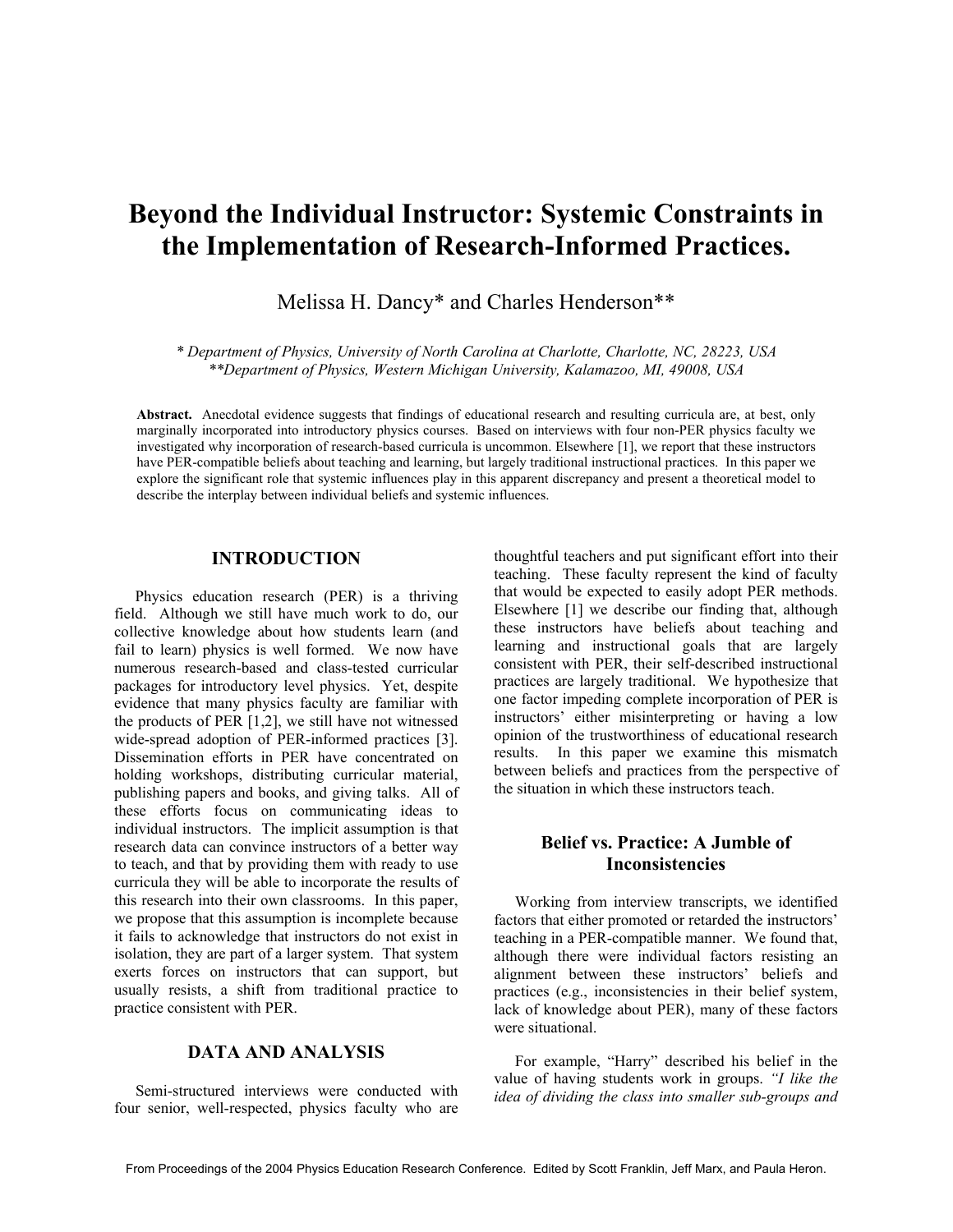*work independently on projects…I want to try to turn the lecture into sort of a mini tutorial at various points. I think that has promise. In all the times in the past when I've done that, when I've gotten students to organize into small groups and talk to each other, at least they're talking physics to each other. You can see that there is some understanding going on, some transfer of knowledge taking place."* 

Although Harry believed it was beneficial for students to work in groups and had positive experiences with this method, he did not use the method in his practice as often as he would like: *"Because I was racing to get through the curriculum I had to pretty much drop [the group work]."* 

Harry repeatedly talks in his interview about feeling pressure to present material, rather than use interactive methods, due to a need to cover content. He also talked about students' resistance to working in groups and a lecture room with fixed seating that is *"not ideally configured for group work".*

 The finding of inconsistencies between beliefs and practice in and of itself is not particularly surprising. Sociologists [4] and educational researchers [5] have long been aware that beliefs are generally a poor predictor of practice. Based on a theoretical model developed by Warner and DeFleur to understand the discrepancies between stated attitudes and behaviors related to racial discrimination [4], we suggest a similar theoretical framework for understanding these instructors' inconsistencies (Figure 1). In this model, practice is consistent with belief when situational variables support the practice but may be inconsistent when situational variables are in opposition to a particular practice. For example, Harry has beliefs that might be characterized as being moderately PERcompatible. Given that his practice is often traditional, and inconsistent, the model predicts the existence of the incompatible traditional situational variables described above.

It was striking that in every case, when there was an inconsistency between belief and practice, the instructor had PER-consistent beliefs but traditional practice. We found no instance of traditional beliefs and PER-consistent practice. This suggests that these instructors work in environments that are strongly supportive of traditional instruction and resist movement toward PER-consistent practice.

#### **Situational Variables**



**FIGURE 1.** Model for predicting behavior based on beliefs and context. Adapted from Warner et. al. [4] p. 168.

### **Main Systemic Forces**

To better understand an instructor's ability to implement PER-compatible instruction, we asked the interviewees to describe actual or attempted instructional changes throughout their careers. This allowed us to create a "free-body diagram" for each instructor identifying the main forces that either supported or resisted their attempts to change their instruction. Many of these forces were specific to the instructor, for example whether they held transmission ideas about learning or ideas based on constructivism. But many of the forces were systemic.

It is important to note that our data only illuminates self-reported resistive forces. It is likely that there are large resistive forces that are not noticeable because they are so pervasive. For example, the process of grading commands considerable time and attention in most classrooms and the requirement that an instructor give a final grade to each student must therefore significantly affect instruction. However, because the practice of giving grades is so pervasive and generally unquestioned, most instructors probably have not considered how this systemic requirement affects their practice. Since the system was built around and supports traditional practices, systemic constraints are likely only noticed by instructors when they attempt to move out of the traditional mode of instruction.

A discussion of the most common systemic forces found in our interviews follows.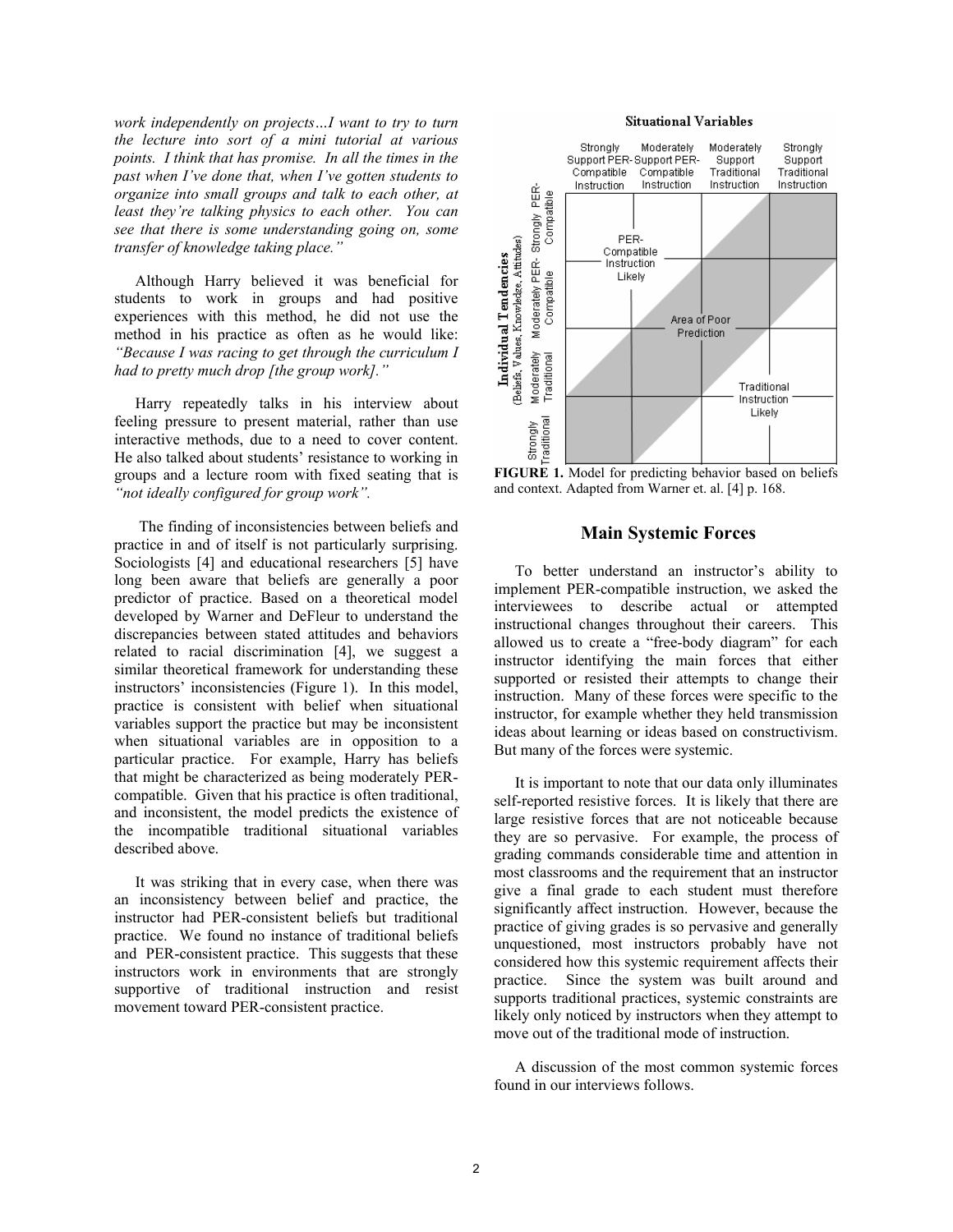**Student Resistance:** Students often do not support research-based methods. In particular, they do not like to interact with each other and are not prepared to think independently.

*"What I want to do is to turn the class into a real working session. Where it's just not possible for them to come there and sleep. That may turn off students and decrease enrollment, they may switch courses. I'm a little worried about attrition. That's another aspect" .- Harry* 

**Time Structure:** Semesters are of a fixed length of time and do not allow for individual differences in learning needs. Also, since students are taking other courses the time they have available for one course is limited.

*"I think time students can spend on a particular course is one thing [that prevents me from reaching my goals]. Time for every student in the course to reach the same level because they all start at different levels and they would all take different amounts of time to get to whatever level you want to call understanding." - Terry* 

**Departmental Norms**: If other members of the department are integrating research-based methods it is easier for instructors to do so as well. It is much more difficult if traditional methods are the norm and there are no local role models to follow or be supportive.

*"I am more comfortable with being more interactive and, of course, since we've started [a grant supported departmental reform]. I'm much more comfortable having them do group work in class, and feeling that that's a valid way of spending time in class. And I'm more comfortable asking conceptual type questions instead of just problem solving type questions because you know there's that extra validation of having a group of people doing this and that it is a grant and it's a research project."- Mary*

**Expectations of Content Coverage**: Instructors may forgo research-based methods that are geared toward deep understanding if they feel they must cover a lot of material. Likewise, they may change their instruction if this expectation is diminished.

*"The fact that we cut out a lot of the material that we need to cover. Because before, I'd think gee if I don't cover fluids and the next instructor is expecting it I'm really crippling these students, handicapping them. But as a whole department we said OK, it's alright for us to cut this material out and spend the time on what you feel is necessary to go more in depth on…. And so* 

*the pace was so much quicker that to take a whole class period and potentially have them be a little floundering with group work was just so big of a risk. You know I would have them do some, but it was much more focused and shorter periods of time and I was still much more tentative about how many of them I ended up doing." - Mary*

**Lack of Instructor Time**: Instructors are sometimes too busy with large teaching loads and/or research responsibilities to have the time to learn about and integrate new techniques.

*"It kinda depends on how lazy I am, I will try to write those [test questions that students have not seen before] as much as possible. If I'm in a hurry then I will tend to pick more from the old questions." - Gary* 

## **Systemic Change Affecting Practice**

If our theoretical model (Figure 1) is correct, when systemic resistive forces are removed, then instructors with PER-compatible beliefs should change their practice. We found evidence of this in our interview with Mary, who indicated that she had always held predominantly PER-compatible beliefs but was better able to follow through with them when the structural forces changed. Her two comments in the previous section illustrate her increased confidence when "Departmental Norms" changed due to a new program and her increased ability to implement changes when "Expectations of Content Coverage" changed.

This instructor described her changes in instruction as being precipitated by situational changes, rather than changes in personal beliefs.

*"I would say that it's not just one thing. There've got to be at least three things. It was the release of time so that I had more flexibility in how to cover a lesser amount of material more in depth. Two that there is a group here doing it. And three that I was exposed to more research on how [cooperative learning] works." - Mary* 

## **IMPLICATIONS**

If a goal of PER is to impact mainstream physics teaching, it is not enough to simply research how students learn physics, develop curriculum based on that research and then disseminate the results. We found that even if instructors believe in PER-informed practices, there are systemic forces that resist the